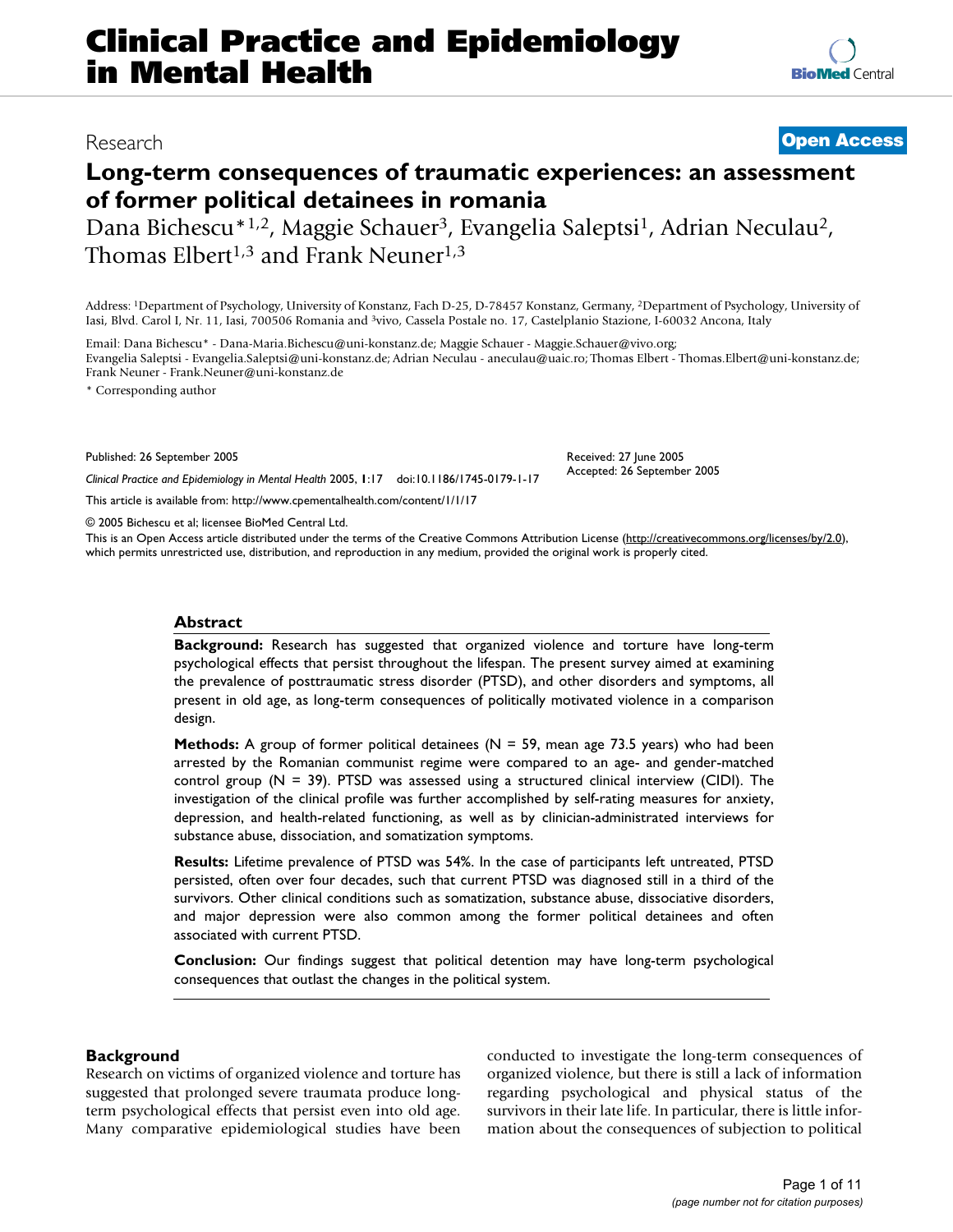persecution in the formerly communist countries of Eastern Europe. The extensive review of empirical support for the co-occurrence of complex symptoms led to the conclusion that this was mainly the consequence of prolonged, repeated trauma that usually occurred during captivity, such as in prisons, concentration camps, or labor camps [1]. It has been argued that traumatized individuals may suffer from various combinations of symptoms over time and that this pattern of symptoms reflects the adaptation to psychological trauma on the cognitive, affective and behavioral levels, particularly when this has occurred early in life [2].

Information about the persistence of posttraumatic sequelae into old age comes mostly from investigations on Holocaust survivors and on POW-s in World War II. Irrespective of the particular type of assessment used to determine mental health consequences, most studies have found that survivors suffered from long-lasting impairment even later in life [3]. In addition, more recent studies that applied the diagnostic criteria for PTSD reported the persistence of posttraumatic symptoms and high rates of related co-morbid disorders in many victims who developed PTSD in the aftermath of the trauma, for 40–50 years after the end of World War II and up into old age [4- 10]. Prospective research has also focused on the late effects of combat exposure, showing relatively few PTSD symptoms in survivors [11].

However, these results may be influenced by the participants' selection procedures. Earlier clinical investigations of Holocaust consequences late in life have also underlined an increase in the severity of depressive and somatic symptoms as an outcome of the unsuccessful emotional processing of the trauma [12]. These data have lately been sustained by other studies, which have suggested that late life might be a period of increased vulnerability in the aftermath of severe trauma [10,13].

Research concerning posttraumatic consequences of organized violence has lately focused mainly on refugees. In addition to the very relevant studies on refugees, the importance of research on victims of organized violence who continued to live in their countries of origin has been emphasized [14], as the only way in which the effects of organized violence could be separated from the ones of living in exile. More recently, increasing attention has been paid to psychological disturbances in the aftermath of political imprisonment specific to former East Germany [15-17]. Long-term consequences such as PTSD, anxiety, depression, dissociation and vegetative complaints have been found.

In countries with a history of dictatorship, terror, and institutionalized violence, both political opponents and

arbitrary victims fell prey to severe abuse. In Romania, political imprisonment and deportation procedures, commonly used under King Carol's dictatorship and during the Nazi era, were reinforced beginning with August 23, 1944, when Romania started the war against Germany and the Communists came to power under the supervision of the Soviet state which had administrative control over Romania at that time. Whereas the earlier political coercion had been directed against Jews and individual political opponents, under the Communist regime it extended to the whole Romanian society, becoming part of everyday life and generating pervasive fear and terror, which affected social structures as well as individual behaviour [18]. Between 1944 and 1947, most legionary members and political personalities were imprisoned, executed or expatriated. The information regarding detainment forms during this period is scarce and contradictory [19]. On April 13, 1948, a constitution of the Soviet type was adopted. Thousands of people were arrested during the following days, including members of the Communist Party that were not "clean". To liquidate the regime's opponents, the secret police, i.e. a new instrument of repression with unlimited power, was created. The juridical and economic systems were reformed, along with the nationalization of the private properties. Any kind of behaviour that did not meet the rules set by the regime was violently repressed [20], and the Gulag-style system of forced-labor camps and political prisons resulted in a high number of deaths. Beginning with 1949, the imprisonment regime became much harsher: the prisoners were unmercifully beaten, they were not allowed to lie down during the day, and food was very little and bad [19]. Beginning with 1950, the system of forced-labor camps was established. Testimonies say that political dissidents, opponents to the new system, and other arbitrary victims were subjected to extermination practices such as forced labor, starvation, and torture (e.g. [21]). Another characteristic of the Communist system of political detainment was the regular transfer from one prison to another, so as to prevent any type of contact among the detainees, make them loose contact with the outside world, or for administrative reasons, e.g. need of working force in certain labor camps [22,23]. During this period, after further ulterior Communist propaganda, denunciation flourished and numerous sudden changes in political orientation occurred [23]. Since the change of political leadership in 1965, a mitigation of extreme policy stated that the political detention regime be officially ended. The following period, until 1989, was mainly characterized by other means of control, repression and censorship, during which the "memory of terror" ensured the political systems' efficient functioning, and political imprisonment was seldom used, being disguised under the procedures applied to common convicts [22,23].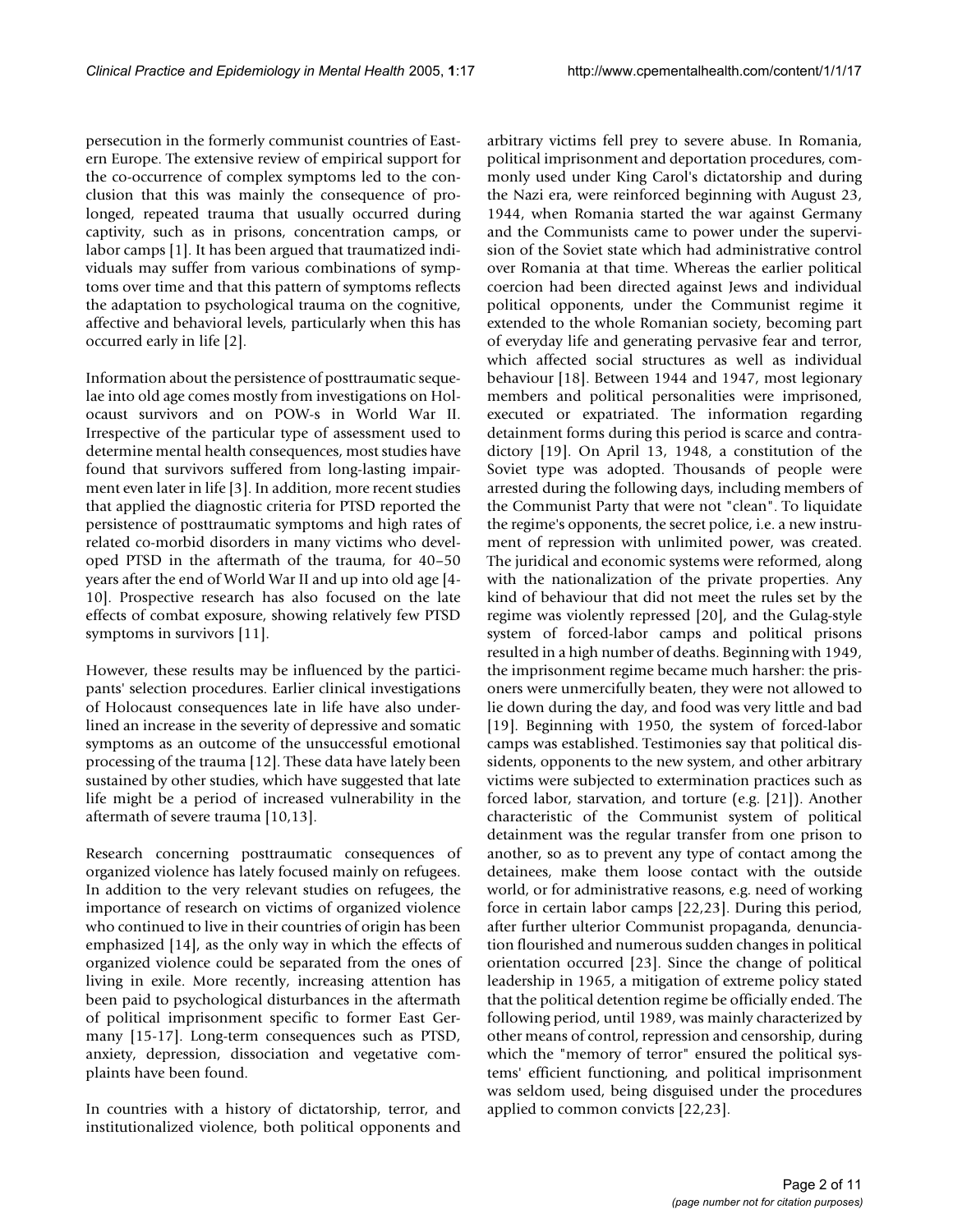| Variables                                | Political detainees ( $n = 59$ ) | Control subjects ( $n = 39$ ) | P       |
|------------------------------------------|----------------------------------|-------------------------------|---------|
| Gender                                   |                                  |                               | n.s.    |
| Male                                     | 98% (58)                         | 92% (36)                      |         |
| Female                                   | $2\%$ (1)                        | $8\%$ (3)                     |         |
| Highest education level                  |                                  |                               | < 0.001 |
| Primary school                           | $0\%$ (0)                        | $8\%$ (3)                     |         |
| Secondary school                         | $2\%$ (1)                        | $28\%$ (11)                   |         |
| High school                              | 25% (15)                         | $28\%$ (11)                   |         |
| Technical college                        | $15\%$ (9)                       | $10\%$ (4)                    |         |
| University                               | 58% (34)                         | 26% (10)                      |         |
| Marital status                           |                                  |                               | n.s     |
| Single                                   | $3\%$ (2)                        | $0\%$ (0)                     |         |
| Married                                  | 83% (49)                         | 87% (34)                      |         |
| Divorced                                 | $2\%$ (1)                        | $3\%$ (1)                     |         |
| Widowed                                  | $12\% (7)$                       | $10\%$ (4)                    |         |
| Occupational status                      |                                  |                               | n.s.    |
| Employed                                 | 14% (8)                          | $23\%$ (9)                    |         |
| Retired                                  | $86\%$ (51)                      | 77% (30)                      |         |
| <b>WWII</b> veterans                     | $17\%$ (10)                      | 18% (7)                       | n.s.    |
| Psychiatric history of the family        | 14% (8)                          | 18% (7)                       | n.s.    |
| Former psychiatric illness               | $3\%$ (2)                        | $10\%$ (4)                    | n.s.    |
| Other traumas                            | 3.4(1.5)                         | 2.8(1.3)                      | n.s.    |
| War zone exposure                        | 86% (51)                         | 82% (32)                      | n.s.    |
| Accident                                 | $61\%$ (36)                      | 59% (23)                      | n.s.    |
| Natural disaster                         | 46% (27)                         | 49% (19)                      | n.s.    |
| Witnessing injury                        | $31\%$ (18)                      | 23% (9)                       | n.s.    |
| Sexual abuse                             | $2\%$ (1)                        | $0\%$ (0)                     | n.s.    |
| Physical assault                         | 59% (35)                         | $21\%$ (18)                   | < 0.001 |
| Trauma that happened to<br>someone close | 56% (33)                         | 44% (17)                      | n.s.    |

**Table 1: Sociodemographic and other characteristics of former political detainees and control subjects1**

1Frequencies for percentages and standard deviations for means are presented in parentheses

The present study documents a clinical psychological investigation that was conducted in Romania on a sample of Romanian former political detainees now in their late sixties and seventies. A control group of elderly people that have not undergone political persecution served to explore the cause of the symptoms. Our aims were the following: (1) to explore the severity of traumatic conditions during detention; (2) to investigate the range of PTSD, the health-related functioning, anxiety, depression, substance abuse, somatization, and dissociation within this population in a controlled comparison; (3) to analyze the interrelationships between PTSD diagnosis and the clinical profile of the participants; (4) to compare clinical conditions between the former political prisoners who received psychological support and those who did not.

# **Methods**

#### *Participants*

The study design included two groups: a political detainee group and a control group. The group of political detainees consisted of  $N = 59$  (1 female) Romanian survivors of the Communist political imprisonment practice and persecution, who had been political activists or just arbitrary victims. Regardless of their political affiliation, time of imprisonment, or actual need for help, participants in this group were Romanian citizens arrested after 1948, according to the decision of the Military Court, some arrest warrant, the administrative order given by the Ministry of Internal Affairs or even without any written order, simply by means of the abuse of the police state organs. All possessed a legal status as former political prisoners, according to documents that prove their imprisonment. Study announcements were made at the Romanian Association of Former Political Detainees (AFDPR) in Iasi, Suceava, Botosani, and Brasov, an anti-Communist organization militating for the rights of the former political prisoners, and at the Medical Rehabilitation Clinic (MRCT) in Iasi, a branch of the IRCT (International Rehabilitation Council for Torture Victims) in Moldavia, which offers medical and psychological support for victims of political persecution and torture. The psychological support sessions were conducted by a psychiatrist at the clinic headquarters, and consisted of a regular group treatment procedure in which the participants were able to share their stressful experi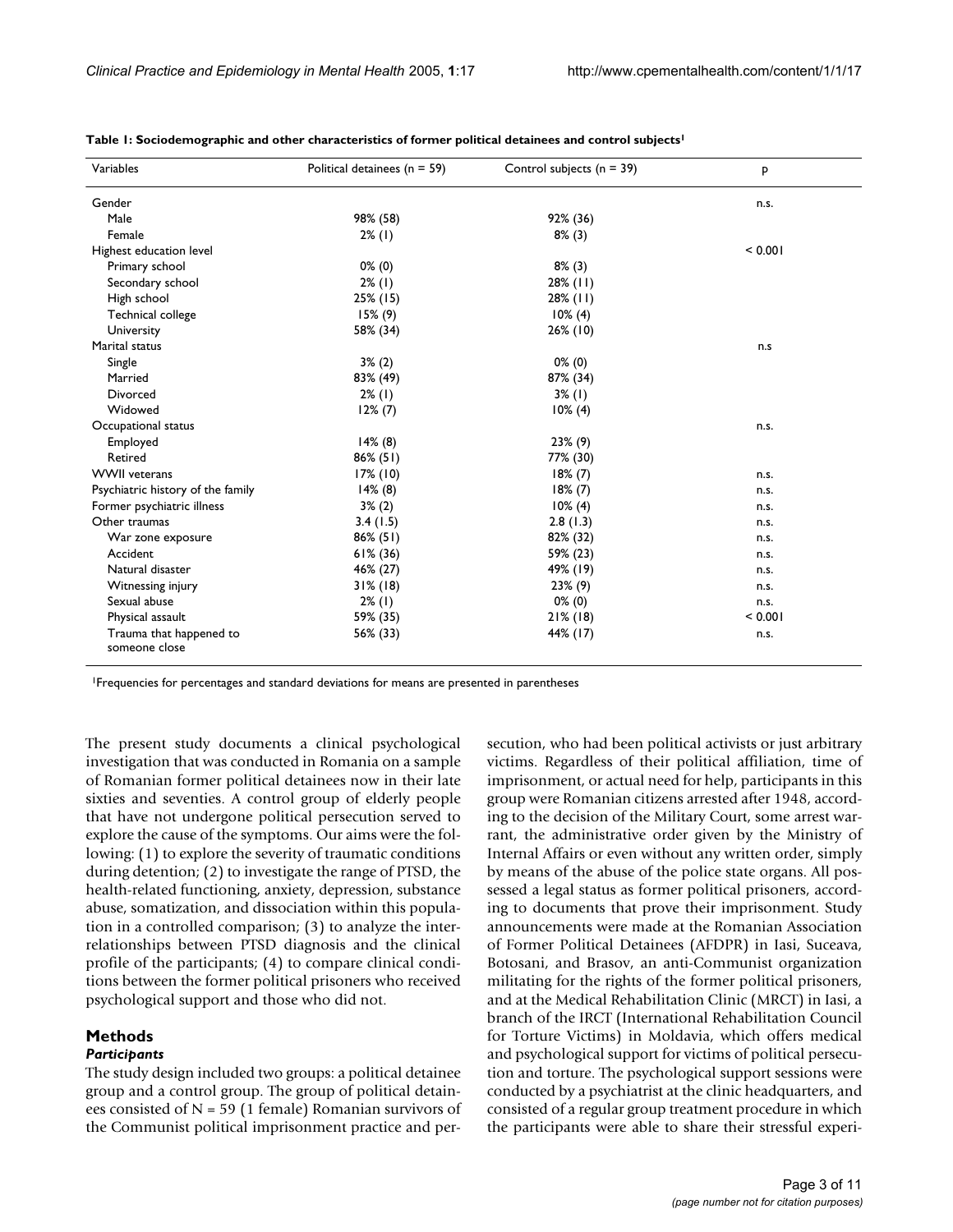ences and to discuss their problems. From the 83 former political detainees (71 male and 12 female) who were approached and invited to participate, after informed consent, 58 (82%) of the men and 1 (8%) of the women agreed to enter the study. We have no explicit information on the reasons for non-participation. According to the employees of the two institutions, many women had been sexually abused during prison and they might not be willing to report such experiences, which is consistent with the analysis of written testimonies on this topic [23]. Twenty-eight of the participants were responders to the announcements at AFDPR and 31 of them responded to the announcements at MRCT. Participating survivors who were recruited from the MRCT received current medical and psychological assistance, as mentioned above. Our sample was representative in terms of age distribution, education and occupational status of the former political prisoners registered at the Association of Former Political Detainees and at the Medical Rehabilitation Clinic.

The control group ( $N = 39$ , 3 female) was a general population sample recruited from a city clinic where mostly old age pensioners from Moldavia were under treatment for rheumatoid and arthritic problems. These persons had responded to the hospital's employees' announcements for participants in the research study. From the control group, one participant reported a history of torture and four and a half years of political imprisonment between 1980–1985, because of his origins (his parents had been political opponents arrested during the Communist regime), another reported ordinary conviction to twoand-a-half- month imprisonment due to his refusal to become a member of the Communist party, and a third one reported having been persecuted because he had studied abroad. With these few exceptions, in the other cases of control subjects, their life during the Communist era had had a normal course, without interferences of the state authorities. For matching purposes, exclusion criteria were age and gender.

Overall, the two groups were comparable in terms of institutional social contacts, most socidemographic characteristics, WWII veterans, psychiatric history of the family, former psychiatric illness, and traumatic experiences other than those related to political imprisonment and persecution (Table 1). The mean age of the group of former political detainees was 73.5 years (range  $60-87$ , SD  $\pm$  6.9), and the mean age for the control group was 71.4 years (range 59–88, SD  $\pm$  7.0). Compared to the control group, former political detainees had reached a higher educational level. Among the traumatic experiences not related to political imprisonment, war-zone exposure, accidents, exposure to natural disasters (e.g., earthquake, storm, flood, fire), witnessing trauma, physical assault, traumatic events involving a close relative or friend were reported. Only one case of sexual abuse was recorded. A significant higher percent of former political detainees in comparison with controls reported physical assault. All participants signed an *informed consent* containing a detailed description of the research purposes. The study was approved by the Konstanz University Ethical Review. The interviews were carried out in July–October 2001 and in August–November 2002 at the subsidiaries of the institutions participants had been recruited from.

### *Instruments and Procedure*

An extensive evaluation of the psychological status for all participants was conducted by self-report and diagnostic clinical interview measures. A clinical psychologist and two master-degree students in psychology who had been specifically trained in the use of diagnostic interviews carried out assessments. A translation/back-translation technique concerning contents, criteria, semantic, notional and procedural correspondence was used to develop Romanian versions of the instruments [25], except for the cases in which adapted and validated Romanian versions were available, e.g., Mini Mental State Inventory (MMSI) and Beck Depression Inventory (BDI).

# *The Assisted Self-Report Section*

Every subject completed a series of self-report surveys with the assistance of an interviewer. The next sequence for the completion of these items was the following:

(1) Demographic characteristics of the participants were recorded by the interviewer.

(2) Mini Mental State Inventory (MMSI; [26]). Based on the evaluation of mental functioning, subjects presenting substantial cognitive impairment were excluded.

(3) Short Form-12 Health Survey (SF-12; [27]). This questionnaire was used for the assessment of the healthrelated functioning within daily living. The second item within the questionnaire had to be adjusted to the local living conditions. This item aims at showing to what extent moderate activities such as "moving a table, pushing a vacuum cleaner, bowling or playing golf" are limited by health. The list of activities was modified and became "moving a table, pushing a vacuum cleaner, taking a short walk or riding the bicycle" (as bowling and golf are not typical activities in Romania). We obtained an abbreviated physical and mental health profile consisting of two summary measures describing the health-related quality of life, Physical Component Summary (PCS) and Mental Component Summary (MCS).

(4) State-Trait-Anxiety Inventory (STAI; [28]). In this study, this instrument was used to assess the intensity of anxiety in the present situation, i.e., at the time of the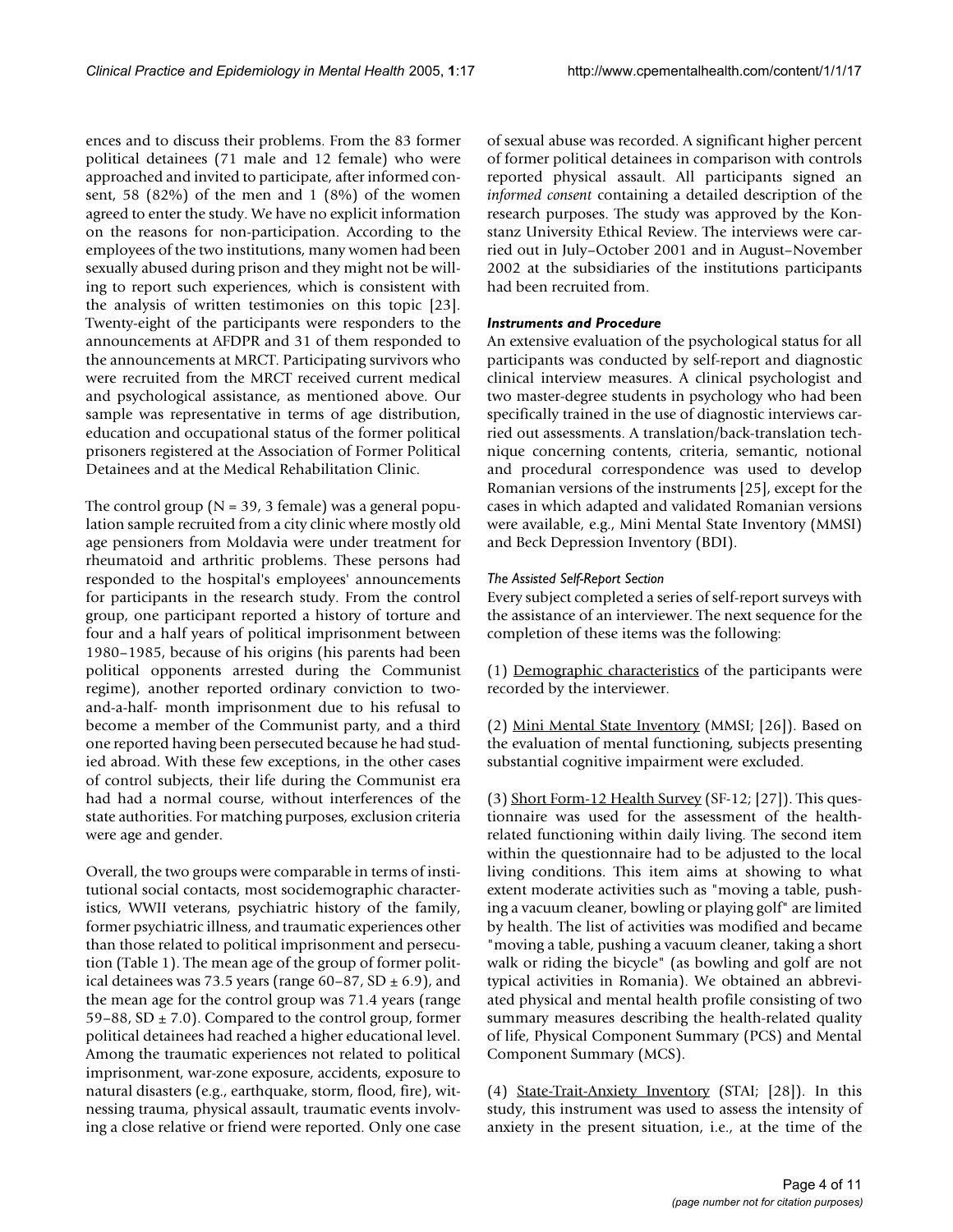interview, and to determine the current general level of anxiety.

(5) Beck Depression Inventory (BDI; [29]). We used this questionnaire for screening the current co-morbid depression symptoms and for the diagnosis of depression disorders according to DSM-IV criteria.

(6) An adjusted version of the Persecution and Maltreatment Checklist<sup>[17,30]</sup> This is a semi-structured interview that was developed to assess the traumatic conditions during political imprisonment in Eastern Germany. By using a pre-testing and a reviewing procedure, the instrument was cross-culturally adjusted to the conditions of political imprisonment in Romania. As the development, structure and function of the political imprisonment practice in all Central and South-East European communist regimes has followed the soviet model [24], we considered this instrument to be adequate for our research purposes. Historical research and the review of written testimonies have demonstrated that the system of political detention in Romania was characterized by the use of additional specific procedures [18,19,22]. Consequently, we reviewed the survey by adding new items referring to mock executions, forced labor, torture, forced standing, and blindfolding. Next, we pre-tested the instrument with potential respondents who were survivors of political imprisonment, to make sure that the questions were clear, reasonable, and free of undue burdens. This proved that the items were adequate to their experiences during political detention and revealed the common use of another procedure, confinement in overcrowded cells. Accordingly, we added a new question concerning this procedure. The interview included questions referring to the severity of traumatic experiences during two periods (pre-trial detention and punitive imprisonment). We collected information across several maltreatment categories (solitary confinement; confinement in overcrowded cells; darkroom confinement; special confinement, i.e., arrest; blindfolding; physical maltreatment, e.g., unsystematic beating, torture, forced labor, sleep deprivation, forced standing, exposure to extreme temperatures, starvation, refused medical help; psychological maltreatment, e.g., threats, offenses; witnessing physical torture; witnessing psychological torture; witnessing death; spies among detention colleagues; death threat; mock executions). Each item was rated for the application of a specific maltreatment category (yes or no) and for self-ratings of associated distress on a seven-point scale, ranging from 1 "not at all disturbing" to 7 "extremely disturbing". Scores lower than 4 were regarded indicative of low distress, whereas 4 was considered the cut-off value, indicating a moderate level of distress. Scores ranging from 5 to 7 were considered to indicate a high level of distress. A supplementary open question regarding personal experiences was asked for each category.

## *The Diagnostic Interview Section*

Classically structured surveys were used in the assessment for a broad range of psychiatric disorders. Post-traumatic symptoms and co-morbid symptoms were obtained by means of one interview.

(1) PTSD-section of the Composite International Diagnostic Interview (CIDI; [31]). Trained clinical interviewers assessed current PTSD diagnosis according to the DSM-IV criteria. Participants in the clinical group reported imprisonment experiences as most traumatic. Consequently, posttraumatic symptoms in this group were always determined in relation to maltreatment experiences during imprisonment from the event-checklist mentioned above. Taking into account the complexity of prolonged trauma such as repeated or continuous torture, a separate approach of the experiences that had occurred during imprisonment would have been rather artificial. The instrument also assesses lifetime PTSD. Additionally, lifetime traumatic experiences were screened by using the event list mentioned at the beginning of the interview. In order to be sure that the symptom structure was being examined, the CIDI-typical skip rules were not applied; rather, each respondent was asked the full set of questions.

(2) Alcohol and substance abuse/dependence, somatization symptoms, former psychiatric illness, and psychiatric history of the family were evaluated by the corresponding sections of the Anxiety Disorders Interview Schedule for DSM-IV (ADIS-IV; [32]).

(3) Finally, the Structured Clinical Interview for DSM-IV Dissociative Disorders (SCID- D; [33]), was used for the diagnosis and assessment of dissociative symptoms and disorders.

# *Data Analysis*

Group differences for continuous variables were evaluated by means of Student t test. Group comparisons for categorical variables were calculated by  $\chi^2$ -tests. Logistic regression analysis was accomplished to study relationships between education and diagnoses, between education and symptoms, between current PTSD and dissociative disorders, between psychological support and current diagnoses and symptoms.

We also examined the inter-correlations between the PTSD-section of CIDI and the STAI, BDI, and SF-12 scales. To this purpose, the symptom clusters' frequencies from the PTSD-section of CIDI (which reflect, respectively, the symptoms of re-experiencing, avoidance, and arousal)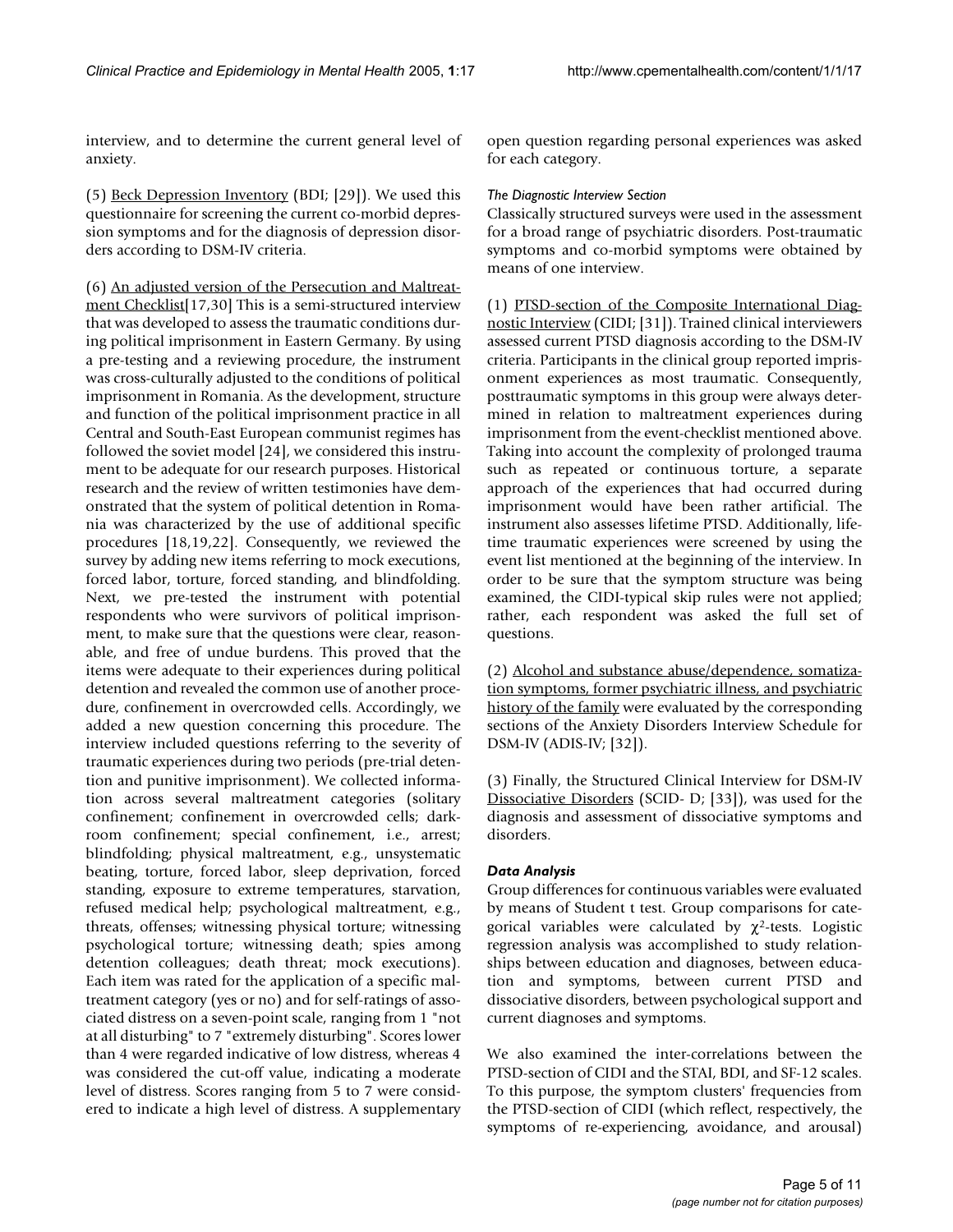|                                               | Former political detainees ( $n = 59$ ) |       |  |
|-----------------------------------------------|-----------------------------------------|-------|--|
| Reason for imprisonment                       | n                                       | %     |  |
| Membership in an organization/political party | 19                                      | 32.20 |  |
| Membership in a legionary organization        |                                         | 13.56 |  |
| Rebellion against the Communist system        |                                         | 10.17 |  |
| Anticommunist propaganda                      | 14                                      | 23.73 |  |
| Support of political opponents                |                                         | 3.39  |  |
| Victims of arbitrariness                      | 10                                      | 16.95 |  |

**Table 2: The distribution of reasons for imprisonment within the group of former political detainees**

were summed to create an overall frequency of posttraumatic symptoms. Pearson correlation coefficients (r) were performed with this PTSD scale score using the total anxiety scores (STAI scale), combined with the total depression scores (BDI scale) and the PCS and MCS measures (SF-12 scale).

#### **Results**

#### *The History of Repression and Exposure to Traumatic Conditions during Detention*

Forty-eight (81.4%) of the former political detainees reported that they had been subjected to state persecutions a few months before imprisonment: surveillance, sanctions, and interrogations. The most frequent reason for imprisonment was the membership within an anticommunist organization followed by anticommunist propaganda (Table 2). The average age at the time of arrest was 20.0 years (range  $16-55$ , SD  $\pm$  9.39). Following arrest, there was a period of remand with an average duration of 4.6 months (range  $0-24$ , SD  $\pm$  4.4). This time period consisted of interrogations that usually took place at the closest secret police station from the persons' residence. The pre-trial detention was followed by a formal military trial and the victim was convicted to several years of political prison for allegedly committed crimes against the communist regime.

On the average, imprisonment lasted 68.7 months (range 13–198, SD  $\pm$  45.7). The imprisonment occurred in 4.0 prisons on the average (range  $1-12$ , SD  $\pm$  2.4). Traumatic conditions were more frequently reported during punitive detention ( $M = 10.3$ , range 1–18, SD  $\pm$  5.0) as compared to pretrial detention ( $M = 7.8$ , range  $1-15$ ,  $SD \pm 3.6$ ;  $t(58)$ )  $= 4.7$ ,  $P < .001$ ). The characteristics of traumatic conditions during pretrial and punitive detention, and the associated level of distress are presented in frequency order in Figure [1](#page-6-0). Among the procedures of physical torture, the most common was the falanga, i.e. the beating of the feet' soles (39% during pre-trial detention, respectively 36% during punitive detention). All measures have been associated with high distress (as measured on a seven-point scale). When asked to specify the most stressful aspect of pre-trial detention, 24 respondents (40.7%) reported physical maltreatment, 19 (32.2%) of them reported psychological maltreatment, and 6 (10.3%) of them reported isolation. During punitive detention, 11 respondents (18.6%) reported starvation, 9 (15.3%) of them reported forced labor, and 8 (13.6%) of them reported physical maltreatment as the most stressful aspects of punitive detention.

On the average, 43.9 years (range  $14-53$ , SD  $\pm$  7.2) had passed between the time of release from prison and the present investigation. Three of our participants had been imprisoned again in the 80ies, the last of them being released in 1991. Most of the former political detainees (64.4%) reported that they had been subjected to further persecutions after being released from imprisonment, such as professional disadvantages (e.g., forced to work below their level of qualification, not allowed to continue studies and to receive higher degrees), oppression (e.g., forced displacement, surveillance and regular interrogations), and other kinds of discriminations. These postprison repressive events lasted until the end of 1989, when a rapid political change put an end to the communist regime.

#### *Disorders, Symptoms and Results on Self-Report Scales*

All survivors of political persecution and  $62\%$  (N = 18) of the control group reported traumatic events that fulfilled the stressor criterion (A-criterion) for PTSD. Table 3 shows the diagnoses and the self-reported psychological problems separately for former political detainees and for controls. The two groups differed significantly on PTSD and on most of the other clinical indicators.  $31\%$  (N = 18) of political detainees fulfilled the diagnostic criteria of current PTSD at the time of the assessment. The lifetime PTSD prevalence in survivors was 54%; no cases of delayed onset of PTSD were recorded. In contrast to controls, somatization symptoms, substance abuse (alcohol and tobacco) and dissociative disorders were also frequently reported by survivors, whereas a current major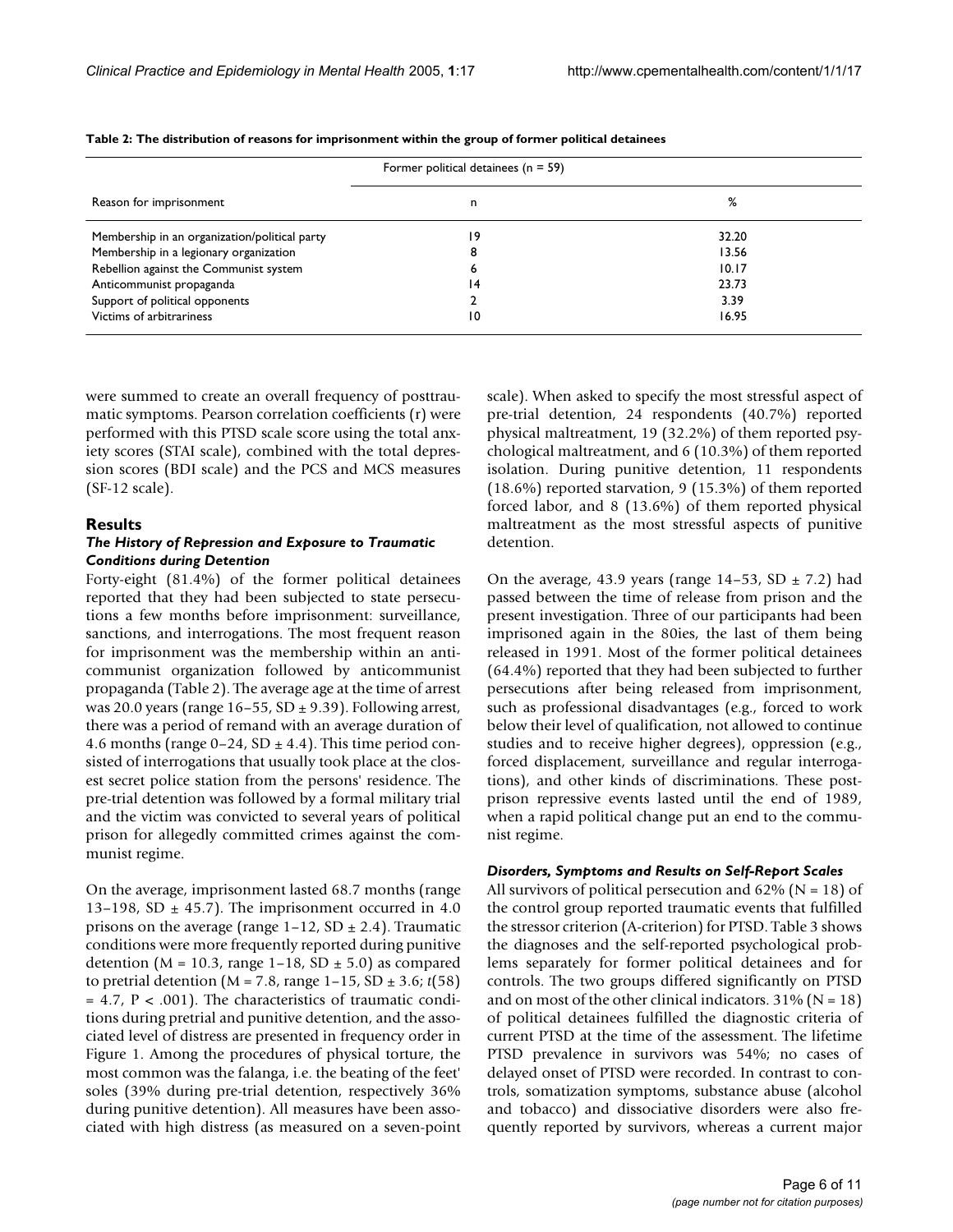<span id="page-6-0"></span>

**Prevalence of traumatic conditions during detention and associated distress \*, as reported by former political detainees (N = 59)**. \* Associated distress was measured on a seven-point scale.

depression was only significant for one-tailed testing (Table 3). Such a difference was supported by significantly elevated depressions scores (BDI) in survivors of the imprisonment, compared to controls who scored within the normal range. Among somatization symptoms, pain and pseudoneurological symptoms were particularly common. The most frequently diagnosed dissociative disorder among former political detainees was depersonalization disorder ( $N = 12$ , 20.3%). Both groups scored high on state and trait anxiety (STAI) as self-rating scales, whereby former political detainees had significantly higher scores than control subjects on state anxiety. Using a logistic regression, there was no significant association between education and any of the clinical conditions. The educational level measured in the number of school years had no covariate effect on the self-report measures except for anxiety rates (state-trait anxiety:  $F(1,94) = 8.3$ ,  $p <$ 0.01, state anxiety:  $F(1,94) = 4.4$ ,  $p < 0.05$ , trait anxiety:  $(F(1,94) = 11.4, p < 0.001).$ 

Only two (3%) of the former political detainees had no PTSD symptoms, while the majority (76%) reported more than six symptoms. The most frequent specific symptoms within the group of survivors were recollections of trauma (78%), distress when reminded of trauma (68%), bad dreams or nightmares about the trauma (64%), and avoidance of trauma thoughts (63%). The least common symptoms were restricted affect (19%) and limited expectations concerning the future (22%). The comparison of mean frequencies of current PTSD symptom clusters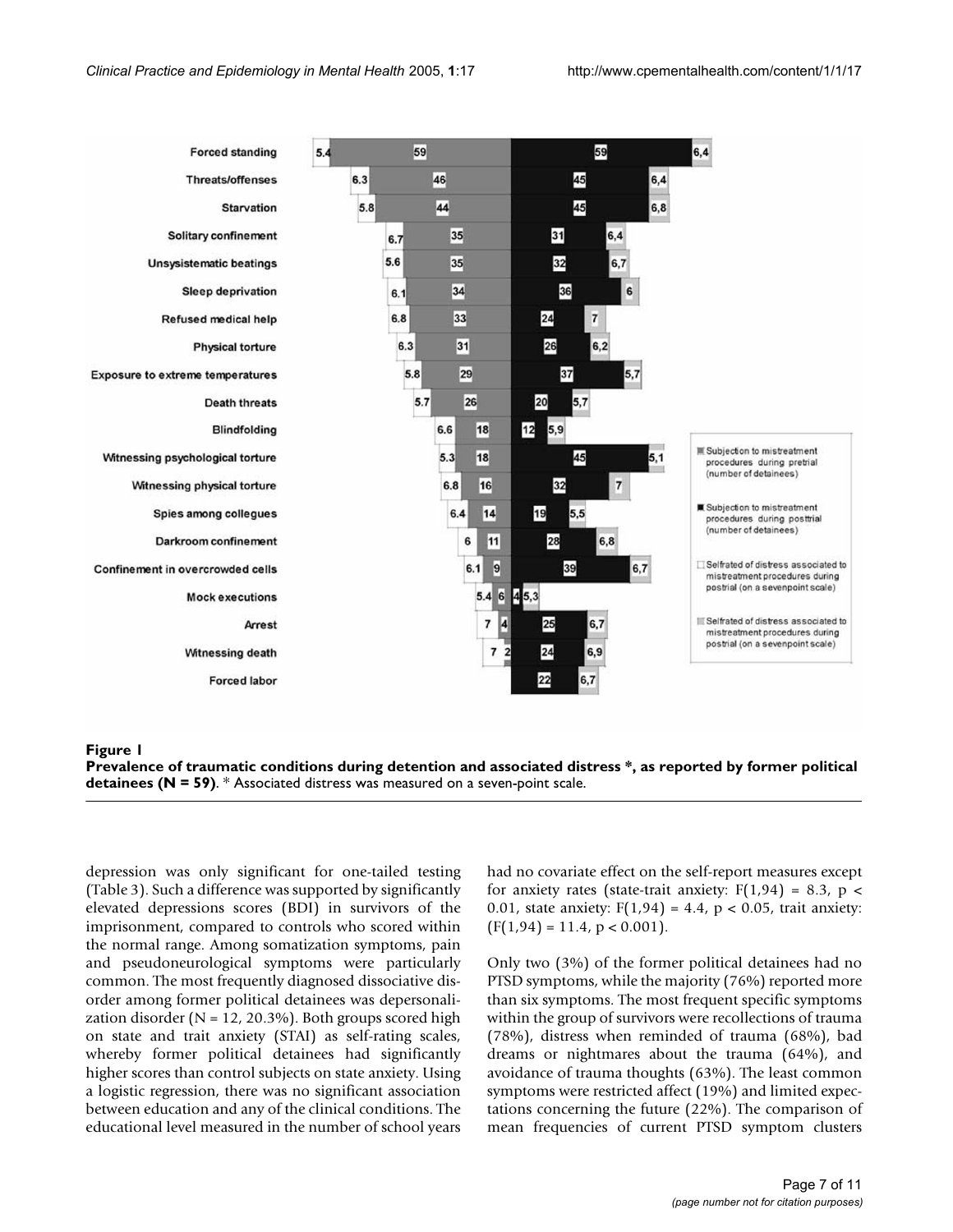|                                  | Political detainees ( $n = 59$ ) |      | Control subjects ( $n = 39$ ) |      | Analysis |          |
|----------------------------------|----------------------------------|------|-------------------------------|------|----------|----------|
| Clinical condition               | n                                | %    | n                             | %    | $\chi^2$ | P        |
| PTSD, current                    | 18                               | 30.5 |                               | 2.6  | 11.7     | 100.     |
| PTSD, lifetime                   | 32                               | 54.2 |                               | 8.3  | 22.2     | 100.     |
| Major depression (current)       | 16                               | 27.2 |                               | 12.8 | 2.9      | $\leq$ . |
| Dissociative disorders           | 20                               | 33.9 | 4                             | 10.3 | 7.1      | 10. >    |
| Somatization symptoms            | 28                               | 47.5 |                               | 17.9 | 8.9      | 10. >    |
| Substance abuse                  | 22                               | 37.2 | 5                             | 12.8 | 7.0      | 10. >    |
| Self-rating scale                | Mean                             | SD   | Mean                          | SD   | t        | P        |
| <b>Beck Depression Inventory</b> | 12.5                             | 9.3  | 8.2                           | 6.7  | 2.4      | < 0.05   |
| State-Trait Anxiety Inventory    | 84.1                             | 15.8 | 78.7                          | 14.9 | 1.7      | n.s.     |
| State anxiety                    | 41.3                             | 10.2 | 37.0                          | 8.8  | 2.1      | < 0.05   |
| <b>Trait Anxiety</b>             | 42.9                             | 7.2  | 41.7                          | 7.3  | 0.8      | n.s.     |
| $PCS (SF-12)$                    | 38.7                             | 10.5 | 36.5                          | 9.7  | 1.0      | n.s.     |
| $MCS$ (SF-12)                    | 46.1                             | 11.9 | 44.0                          | 12.5 | 0.8      | n.s.     |

**Table 3: Psychiatric diagnoses and ratings on self-report scales of former political detainees and comparison subjects**

within the group of former political group pointed towards a significantly higher count of intrusive and avoidance as compared to hyperarousal symptoms [t(58)  $= 3.3$ ; p < .01; t(58) = 2.3; p < .05].

Within the group of survivors, the PTSD score correlated positively with STAI-anxiety ( $r = 0.38$ ,  $p < 0.01$ ), with BDIdepression ( $r = 0.44$ ,  $p < 0.001$ ), and negatively with SF-12-physical health ( $r = -0.42$ ,  $p = 0.001$ ). Also, the depression score (BDI) was positively correlated with STAI-anxiety ( $r = 0.36$ ,  $p < 0.01$ ) and negatively correlated with SF-12-mental health ( $r = -0.34$ ,  $p = 0.01$ ). Current PTSD associated with dissociative disorders (OR  $(2.4, 28.3) = 8.3$ , p  $< 0.001$ ).

Although there was no significant difference regarding lifetime PTSD between these two groups, a significantly higher prevalence of current PTSD was noted among former political detainees who did not receive psychological support (Table 4). Dissociative disorders and substance abuse were also more frequently diagnosed among those who had not received psychological assistance. Logistic regression analyses showed that psychological support was predictive of current PTSD diagnosis (OR (0.1, 0.5) = 0.3,  $p < 0.05$ ), of dissociative disorders (OR  $(0.1, 0.9) = 0.3$ ,  $p < 0.05$ ), and of substance abuse (OR  $(0.1, 0.8) = 0.2, p < 0.05$ .

#### **Discussion**

The present study is based on the clinical assessment of a sample of 59 survivors of the political detention regime in Romania in their late life, and it aimed at exploring longterm psychological consequences of traumatic conditions during detention within this group. Participants in our sample were young or very young at the time of arrest. As compared to other studies on political victims of former communist regimes [15,17], our results show that the exposure to traumatic conditions within the Romanian sample was more severe in terms of subjection to traumatic conditions (exposure to a mean of 8.6 forms of maltreatment) and detention duration (5 years and 9 months on average). Traumatic conditions such as forced standing, threats and offences, starvation followed by solitary confinement, unsystematic beatings, and sleep deprivation were very frequent during both pre-trial and punitive detention. During punitive detention, these traumatic experiences were commonly accompanied by confinement in overcrowded cells, work in labor camps, exposure to extreme temperatures, and torture witnessing. In addition, political detainees were very often moved from one prison to the other. These data suggest that the Romanian political detention regime was an system based mainly on methods of gradual physical and psychological weakening, which was also demonstrated by means of historical analysis [22]. This conclusion is also consistent with the political detainees' accounts of their most disturbing experiences.

The investigation of posttraumatic symptoms in our study was related to the experience of political imprisonment. Our results add evidence to the qualification of political detention among traumatic consequences with complex long-term consequences [1]. The rate of current PTSD among participants was 31%, whereas the lifetime PTSD prevalence was evaluated at 54%, confirming the hypothesis that PTSD can be a long-term consequence of political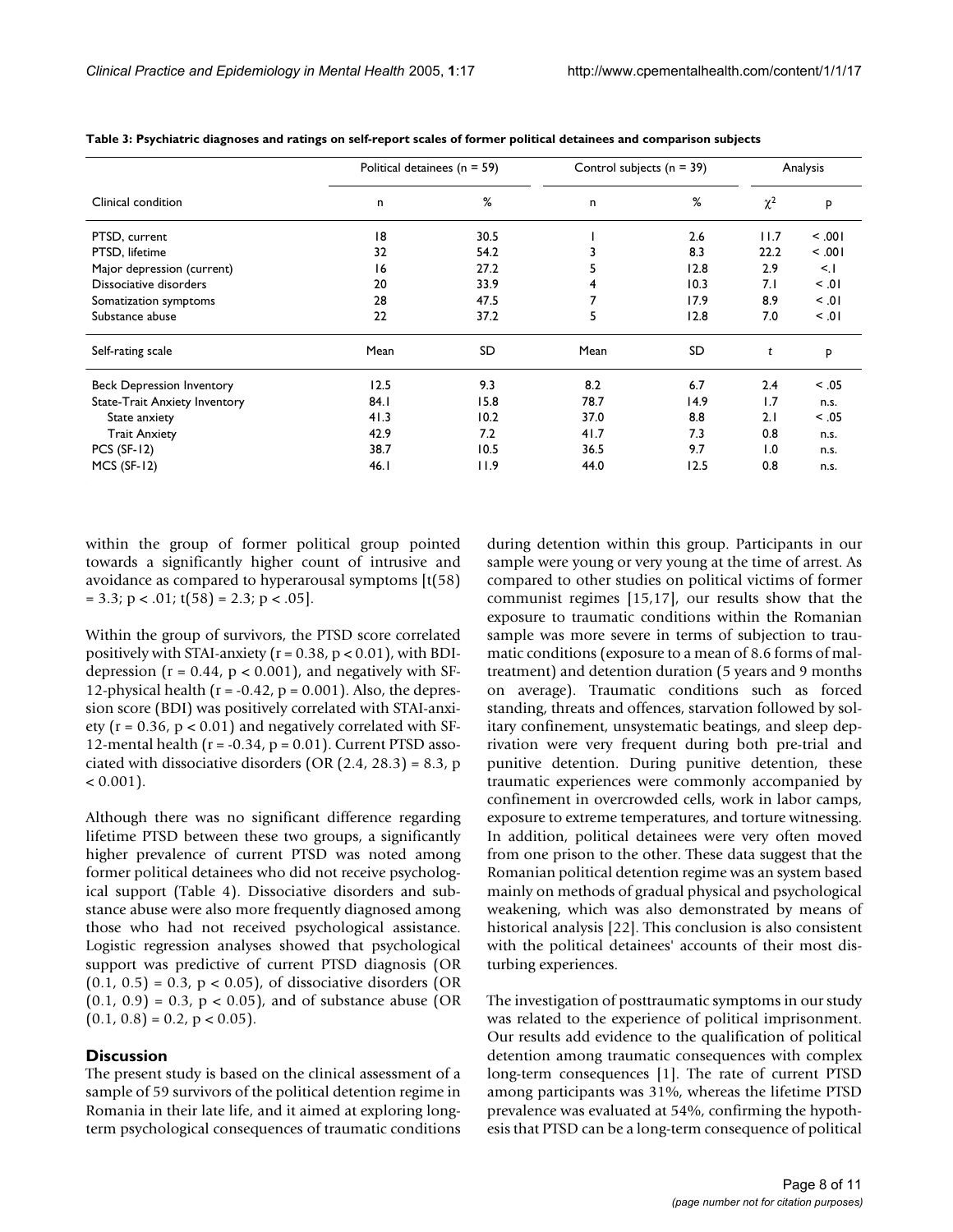| Diagnoses                     |                 | Psychological support $(n = 31)$ |                 | No psychological support $(n = 28)$ |                 | Analysis |  |
|-------------------------------|-----------------|----------------------------------|-----------------|-------------------------------------|-----------------|----------|--|
|                               | n               | %                                | n               | %                                   | $\chi^2$        | P        |  |
| <b>PTSD, current</b>          | 5.              | 16                               | 13              | 46                                  | $-6.4$          | 10. >    |  |
| PTSD, lifetime                | $\overline{17}$ | 55                               | 15              | 54                                  | 0.1             | n.s.     |  |
| <b>Dissociative disorders</b> | 7               | 23                               | 13              | 46                                  | $-3.7$          | < 0.05   |  |
| Somatisation symptoms         | $\overline{14}$ | 45                               | $\overline{14}$ | 50                                  | $-0.6$          | n.s.     |  |
| Substance abuse               | 8               | 26                               | 4               | 50                                  | $-3.7$          | < .05    |  |
| Major depression              | 9               | 29                               | 7               | 25                                  | 0.1             | n.s.     |  |
| Self-rating scale             | Mean            | SD                               | Mean            | SD                                  | t               | P        |  |
| Depression (BDI)              | 10.3            | 5.7                              | 14.8            | 11.8                                | 1.9             | n.s.     |  |
| Anxiety (STAI)                | 84.8            | 17.0                             | 83.5            | 14.6                                | $\mathsf{I}$ .4 | n.s.     |  |
| $PCS$ (SF-12)                 | 39.9            | 9.6                              | 37.2            | 11.3                                | 1.0             | n.s.     |  |
| $MCS$ (SF-12)                 | 45.9            | 12.3                             | 46.4            | 11.6                                | $-0.2$          | n.s.     |  |

**Table 4: Differences between former political detainees who have and who have not had psychological support**

detention late in life. These results are similar to those of research on political victims of former Eastern Germany [15,17], as well as to those of studies dealing with psychological effects of the POW experiences in World War II and of the Holocaust after 40–50 years [4,10]. However, in contrast with the studies on former political prisoners from East Germany, most of the participants within the present group of survivors consisted of political activists or people who had expressed their anticommunist beliefs, in one way or another. Although less common, others were arbitrary victims. Consequently, we could not prove the notion of a low rate of PTSD among victims of political imprisonment and torture who had been political activists [14,34]; further persecutions after the release from prison may have contributed to the maintenance of the disorder.

Somatization symptoms (48%) were frequently diagnosed among former political detainees. The prevalence of other disorders such as substance abuse (37%), dissociative disorders (34%) and major depression (27%) was also high. High associations between the current PTSD diagnosis and the prevalence of dissociative disorders confirm their co-morbidity with PTSD, which has previously been found in aged survivors as well [11,35]. Also, PTSD score related to depression, supporting findings on Holocaust survivors [8], and to anxiety and physical health scores. The association of PTSD with most of the other clinical conditions in our survivor group validated our assumption that political imprisonment leads to chronic PTSD and other long-term consequences. Other possible contributors to the prevalence of these co-morbid symptoms and disorders are persistent persecution after release, and lack of rehabilitation and of social support. The high co-morbidity supports the notion of longterm complex severe psychological effects of prolonged, repeated trauma, and indicates that a current PTSD diagnosis would not capture the severe psychological harm present in such cases [1,2]. Moreover, this result is consistent with the studies conducted after a long post-trauma time interval on Holocaust survivors in old age, which have indicated that persistent posttraumatic symptoms may contribute to additional psychological and physical disturbances [10,13].

Some of our participants received psychological support within a clinical context. This group had the same lifetime prevalence of PTSD as those left untreated (54%), but exhibited a significant lower rate of current PTSD, substance abuse, and dissociative disorders. Further analyses showed that a lack of psychological support was associated with current PTSD, dissociative disorders and substance abuse. As the assignment to these two groups was not done at random, we cannot ascertain a causal relationship. Nevertheless, as compared to recovery from PTSD in the treated group, which reached a worth-mentioning 70%, spontaneous remission in the untreated sample was very low (less than 15%), suggesting that, once it has developed, PTSD is likely to persist over the whole lifespan. However, treatment seemed not to produce a reduction on the level of intrusion, somatization, and major depression. Possibly, psychological support was efficient only in the reduction of posttraumatic hyperarousal and avoidance, substance abuse, and dissociation. Alternatively, it might be that those who recovered from PTSD sought treatment for their remaining mental health problems, i.e., intrusions, somatization and the collateral depressive symptoms. Given that intrusions and somatization both result from implicit memories that are not sufficiently integrated with explicit autobiographical rec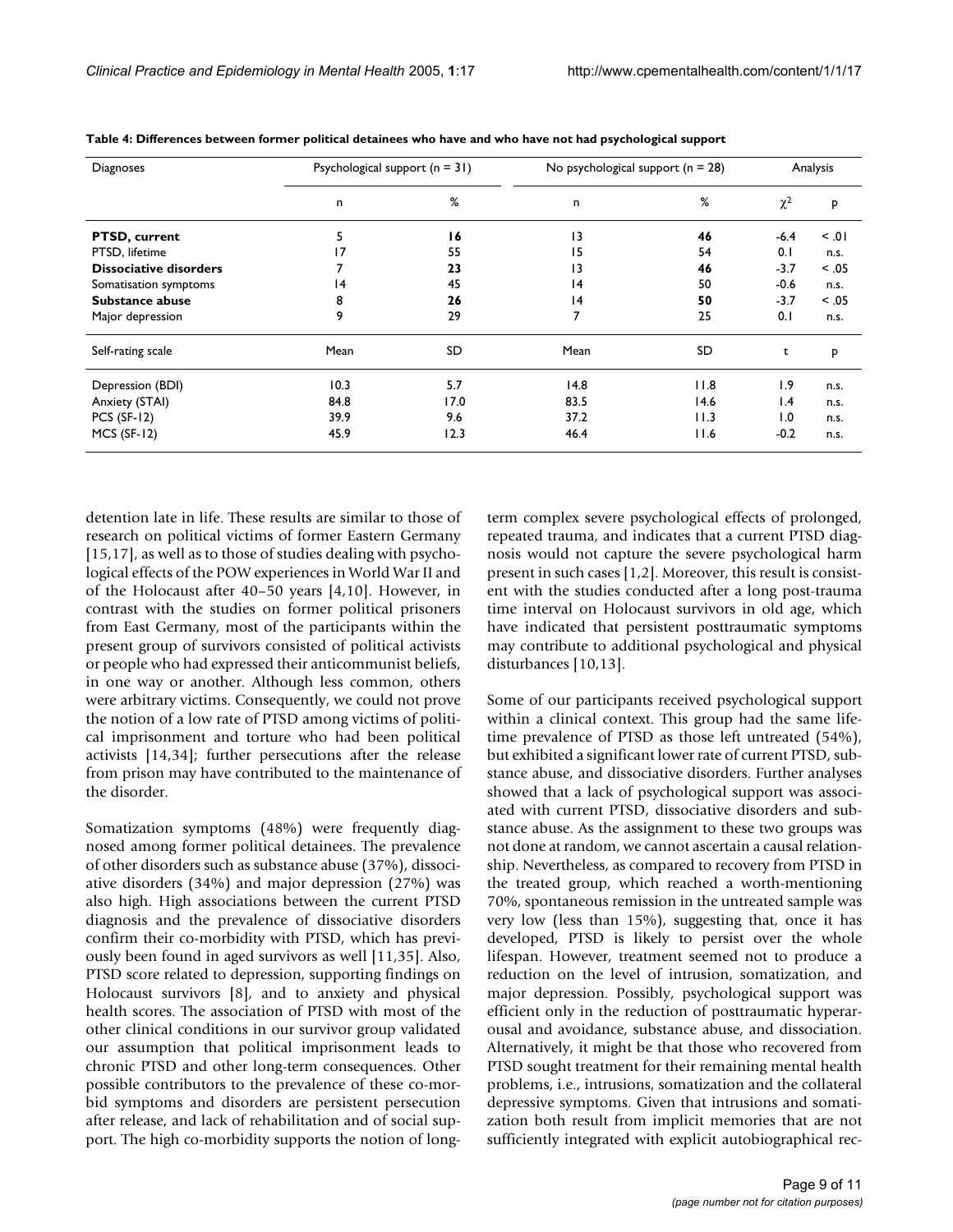ollection [36], a trauma-focused treatment would probably be needed [37].

#### *Limitations of the Study*

Recruitment strategies may not have allowed for the estimation of the epidemiological prevalence. First, the participants recruited from one institution did not look for treatment, whereas the other ones had already been offered psychological assistance. However, other recruitment strategies without an institutional frame would have not allowed for the selection of a sufficient number of participants, since most victims are still extremely suspicious when asked to report their experiences [38]. Secondly, 82% of the men and only 8% of the women identified as survivors agreed to participate. The scarce participation of women in this study may explain why the present sample is representative of former political detainees from the Moldavian region of Romania in terms of age distribution, education and occupational status, but not of gender distribution. If highly traumatizing experience such as sexual violence or persistent high anxiety levels precluded subjects from participation in the study, the actual PTSD rate may thus be even higher. In addition, it may well be possible that, in a country with a 75-years life expectancy, a higher fraction of former detainees with severe mental disorders died by the age of seventy, as opposed to those less affected by trauma [39].

The educational level of control subjects was lower than that of survivors. This difference was predictable, since a remarkably high educational level was a distinctive feature of the political detainees population, given that the bourgeoisie and the intelligentsia were the favorite target groups for political persecutions during the former Communist regimes [24]. The covariate effects of education showed that this factor explained the similarity of the two groups with respect to the high levels of anxiety. In addition, hospitalization of controls for rheumatoid and arthritic problems may explain the lack of a difference with respect to physical problems between the two groups. The two groups also differed with respect to exposure to physical assault. The unusual high number of such experiences reported among former political detainees might be an aspect of their subjection to political violence, as suspected by most of them, although they had no proof of it. Yet, none of the participants rated experiences of physical assault as the most traumatic experience. However, the inclusion of a culturally and sociodemographically equivalent comparison group helps validating our findings.

We also acknowledge that the long period of time of 43.9 years on the average, which had passed since the trauma until the moment of the interview, may have affected the validity of the data collected retrospectively with the Persecution and Maltreatment Checklist. On the other hand, the traumatic experiences, reported by the respondents involve "hot" memory, i.e., episodes with strong emotional and sensory components that seem to be highly consistent and long-lasting [36,40].

# **Conclusion**

The present study shows that PTSD and other mental disorders developed significantly in former political detainees of the Romanian communist regime as a consequence of trauma, maltreatment and other stress factors that acted during the political imprisonment. Across four decades, the disorder persisted in severe forms, particularly in the former political detainees who did not receive psychological assistance. Thus, political detention and post-detention life conditions are likely to have negative long-term effects on the mental health status of former political detainees that may last even into the latest stages of life when left untreated. A high prevalence of co-morbid disorders and symptoms, including somatic complaints, add to the suffering of these survivors. Obviously, these victims need psychotherapeutic help and care that includes rigorous research concerning political persecution. However, in view of a highest efficiency, public recognition and political rehabilitation would also be necessary requirements. Further research on survivors of political persecution in the former Communist countries of Eastern Europe may add helpful data in understanding the psychological effects of this phenomenon.

# **Competing interests**

The author(s) declare that they have no competing interests.

# **Authors' contributions**

DB conducted the study in Romania, performed the statistical analysis, and drafted the manuscript. MS designed the study and coordinated the studies activities in Romania. ES participated in the analyses. AN participated in the design of the study and its coordination. TE designed the study and revised the manuscript. FN designed the study and revised the manuscript. All authors read and approved the final version.

#### **Acknowledgements**

Research was supported by the Hans-Böckler-Foundation and by the Deutsche Forschungsgemeinschaft (El 101/18). We thank Christina Robert for comments on earlier versions of the ms.

#### **References**

- 1. Herman J: *Trauma and Recovery: The Aftermath of Violence from Domestic Abuse to Political Terror* New York, Basic Books; 1997.
- 2. Van der Kolk BA, Pelcovitz D, Roth S, Mandel FS, McFarlane A, Herman JL: **[Dissociation, Somatization, and Affect Dysregulation:](http://www.ncbi.nlm.nih.gov/entrez/query.fcgi?cmd=Retrieve&db=PubMed&dopt=Abstract&list_uids=8659645) [The Complexity of Adaptation to Trauma.](http://www.ncbi.nlm.nih.gov/entrez/query.fcgi?cmd=Retrieve&db=PubMed&dopt=Abstract&list_uids=8659645)** *Am J Psychiatry* 1996, **153(7):**83-93. July Festschrift Supplement